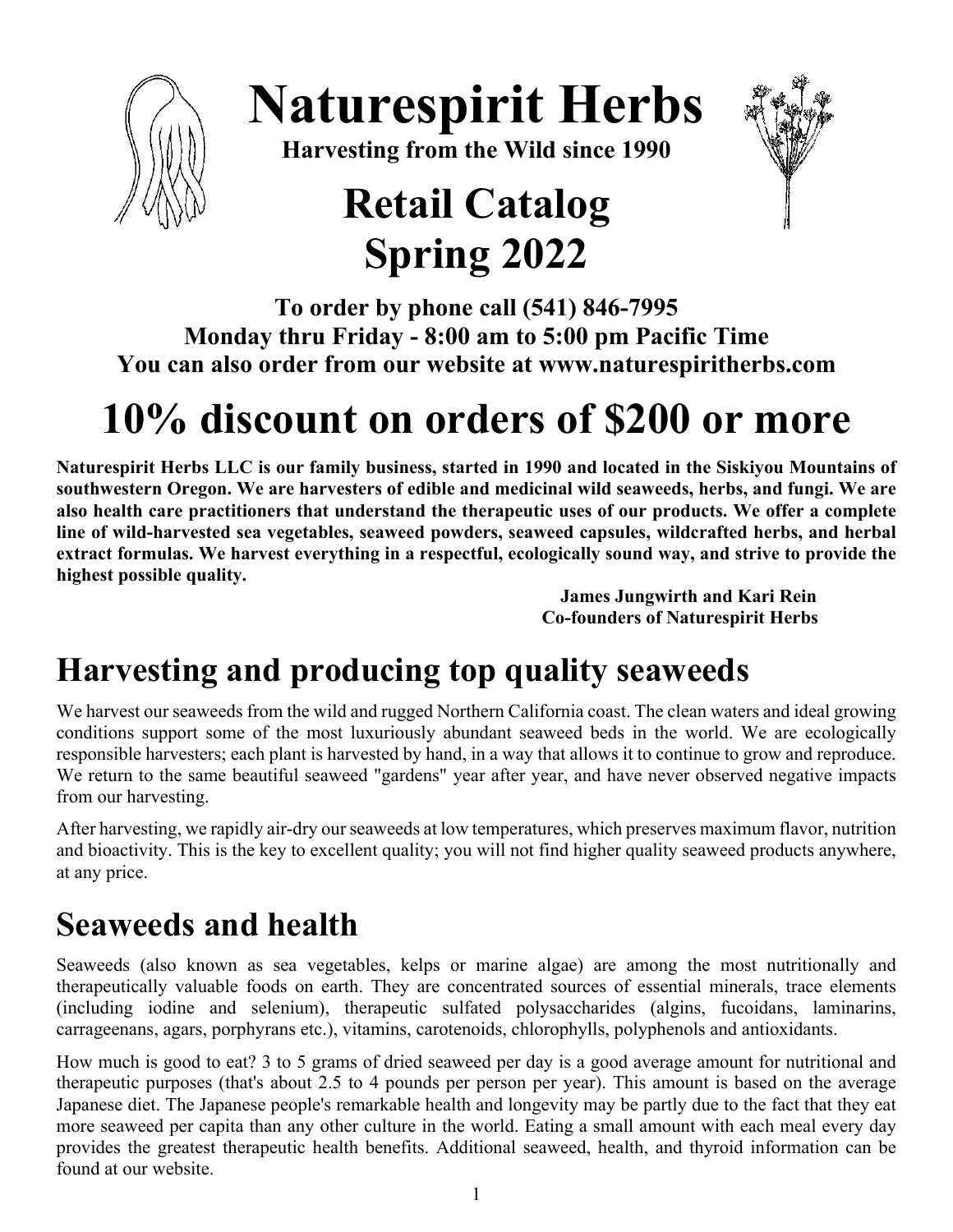## **Whole Sea Vegetables**

Our sea vegetables are delicious and nutritious wild foods. They come in a wide variety of colors, textures and flavors. Kelp Fronds and Sea Palm can be eaten right out of the bag as delicious salty snacks, like potato chips or jerky. Nori makes a great snack when it is toasted until crisp. Wakame and Kombu are best when cooked. All sea vegetables can be cooked and served alone, used in a wide variety of tasty recipes, or simmered in water to make a savory broth. They will retain their quality for two to three years if kept in airtight containers in a dark place. Although we strive to produce perfectly clean sea vegetables, please inspect for small crustaceans or shellfish before eating.

### **Kelp Fronds** *(Nereocystis luetkeana)* **\$17.00 50.00 88.00/lb.**

These delicate, crispy Bull Kelp Fronds are ready to eat as a salty snack. They can also be crumbled and sprinkled on salads, cooked vegetables, rice, popcorn, etc. Of all the seaweeds, Kelp Fronds are the highest in minerals and electrolytes, especially potassium and magnesium. They are also an excellent source of trace elements (including iodine and selenium) and sulfated polysaccharides. Kelp Fronds will quickly "ground" the energy of a child that has eaten too much sugar! Bull Kelp is a Brown seaweed species.

### **Sea Palm** *(Postelsia palmaeformis)* **\$15.25 43.00 74.00/lb.**

Sea Palm Fronds are slender, crispy, and ready to eat as a jerky-like snack. Kids love to nibble on Sea Palm, and it helps "ground" their energy if they have had too much sugar. Sea Palm cooks tender in about 30 minutes. It is remarkably noodle-like in texture, and is excellent in pasta dishes, stir-fries, and salads. Sea Palm is a Brown seaweed species, and is a good source of minerals, trace elements, and sulfated polysaccharides.

Nori (also known as Laver) has a deep, rich, umami seafood taste, and makes a delicious snack when toasted until crisp. Toasted and crumbled Nori adds lots of flavor to breads, soups, and sauces, and makes a savory sprinkle on salads, cooked vegetables, rice, and popcorn. This is whole leaf Nori; it has not been processed into sheets for making sushi. Nori is a Red seaweed species, and is a great source of protein, carotenoids, vitamins, selenium, and sulfated polysaccharides.

### **Wakame** *(Alaria marginata)* **\$15.25 43.00 74.00/lb.**

Wakame has a very mild flavor, and is one of our favorite sea vegetables for cooking with rice or vegetable dishes. It is also very good when simmered until tender (about 30 minutes), drained, and used in pasta or marinated dishes, salads, etc. Use the broth too! Wakame is a Brown seaweed species, and is a great source of calcium, potassium, selenium, and sulfated polysaccharides.

Kombu is a hearty and nutritious sea vegetable that adds lots of flavor and body to soups, broths and bean dishes. It takes 60 to 90 minutes to cook tender, so it holds together well in dishes that require long cooking times. Kombu is a Brown seaweed species, and is a rich source of minerals, iodine and other trace elements, and sulfated polysaccharides.

–––––––––––––––––––––––––––––––––––––––––––––––––––––––––––––––––––––––––––

*"I appreciate that you are a small, trustworthy company, with the health of your customers, the earth and the sea in mind."*

2

#### **Nori** *(Pyropia spp.)* \$17.00 **50.00 88.00/lb.**

### **Kombu** *(Laminaria setchellii)* **\$14.00 38.00 64.00/lb.**

*L. Sussman, Oregon*

**2 oz. 1/2 lb. Bulk**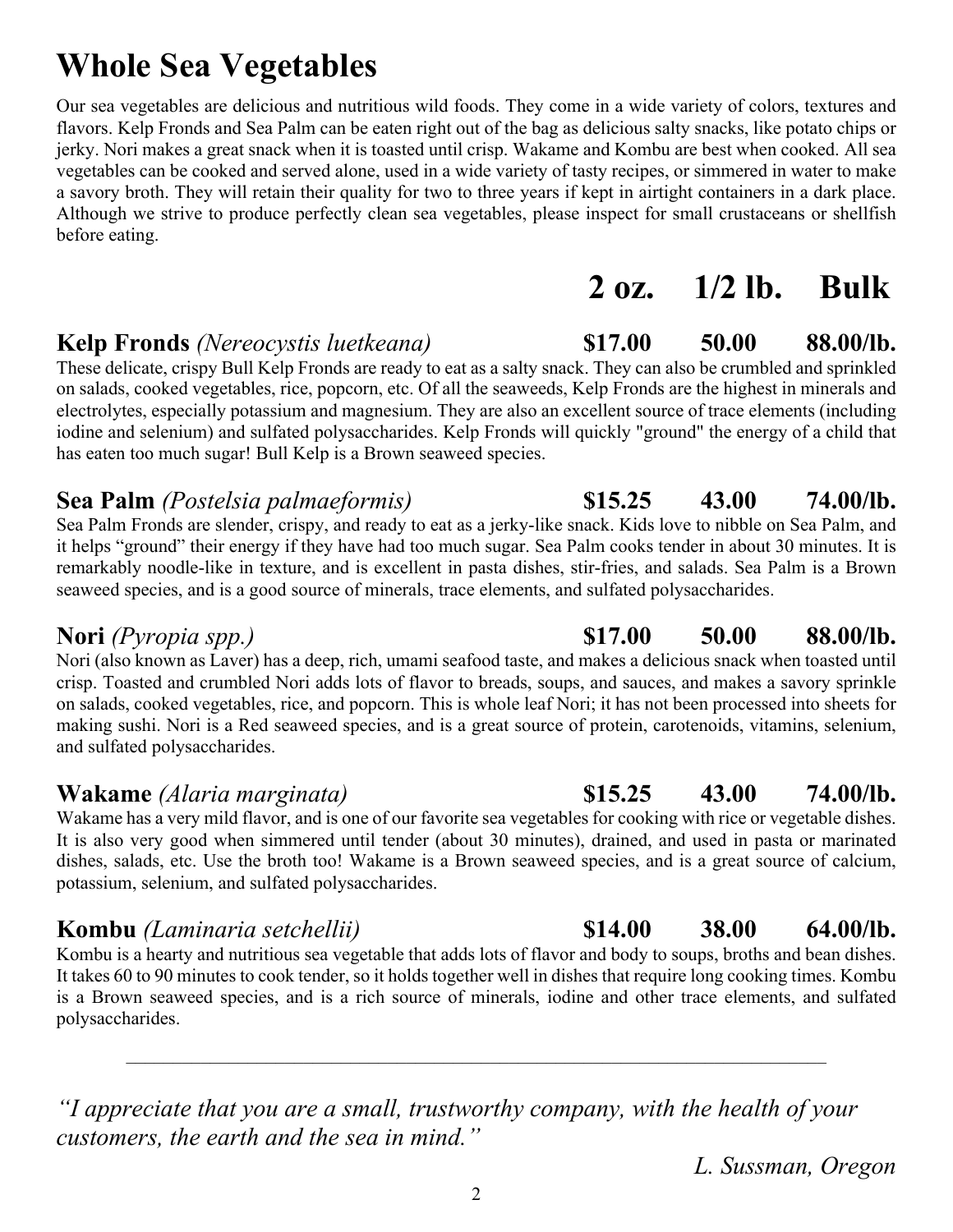## **Seaweed Powders**

Seaweed powders are a great way to add seaweeds to your daily diet. We keep a shaker bottle at our dinner table and use it as a salty condiment. Seaweed powders can also be added to smoothies or baked goods, used to thicken soups and sauces, or simply mixed into a cup of water or juice. Some kinds also make wonderful therapeutic seaweed baths, facial masks or body wraps. Seaweed powders will retain their quality for two to three years if kept in airtight containers in a dark place. Seaweeds are natural products of the ocean, and may contain trace amounts of crustaceans or shellfish.

## **2 oz. 1/2 lb. Bulk**

### **Six Mix Seaweed Powder** *(Six seaweed species)* **\$18.00 54.00 96.00/lb.**

A blend of six different Brown and Red seaweed species, providing broad-spectrum nutrition and health benefits. It is the same seaweed mix used in our Sea Vegetable Blend Capsules (see page 4). Six Mix Seaweed Powder has a mild flavor, and may be sprinkled on food, added to smoothies, or simply mixed into a cup of water or juice. Contains Kombu *(Laminaria setchellii)*, Wakame *(Alaria marginata)*, Kelp Fronds *(Nereocystis luetkeana)*, Sea Fern *(Cystoseira osmundacea)*, Gigartina *(Gigartina papillata)* and Iridea *(Iridea cordata).* One level teaspoonful weighs about 4.5 grams.

## **Kombu-Wakame Powder** *(Two seaweed species)* **\$14.75 41.00 70.00/lb.**

Formerly called Sea Vegetable Powder. Once you try this, you'll never go back to commercial kelp powders! Our Kombu-Wakame Powder has a clean, fresh taste. Ready to use as a flavorful, salty seasoning on cooked vegetables, rice or popcorn, as an ingredient in breads and smoothies, for thickening soups and sauces, or simply mixed into a cup of water or juice. Kombu-Wakame Powder is a good source of iodine, selenium, calcium, potassium, and sulfated polysaccharides. One level teaspoonful weighs about 4 grams.

#### **Kelp Frond Powder** *(Nereocystis luetkeana)* **\$16.50 48.00 84.00/lb.**

Kelp Frond Powder is a naturally salty and savory condiment, ready to sprinkle on soups, salads, cooked vegetables, rice, popcorn etc. Of all the seaweeds, Bull Kelp Fronds are the highest in minerals and electrolytes, especially potassium and magnesium. They contain about three times as much potassium salt as sodium salt, an ideal balance of electrolytes. Kelp Frond powder is also an excellent source of trace elements (including iodine and selenium) and sulfated polysaccharides. Bull Kelp is a Brown seaweed species. One level teaspoonful weighs about 3.5 grams.

### **Gigartina Powder** *(Gigartina papillata)* **\$18.25 55.00 98.00/lb.**

This is the same species of seaweed used in our Red Marine Algae Capsules (see page 4). Like its close relative Irish Moss *(Chondrus crispus),* Gigartina contains sulfated polysaccharides (carrageenans) known for their tonic effects on the immune system, lungs, and digestive tract. Gigartina Powder has a pleasant, Dulse-like flavor, and may be sprinkled on food, added to smoothies, or simply mixed into a cup of water or juice. One level teaspoonful weighs about 4 grams.

### **Bladderwrack Powder** *(Fucus gardneri)* **\$14.75 41.00 70.00/lb.**

Bladderwrack is a Brown seaweed species that has been used for centuries in Europe to support healthy thyroid function (also see Bladderwrack Capsules on page 4 and Thyroid Support Formula on page 7). It is a very good source of trace elements (including iodine and selenium) and sulfated polysaccharides. Bladderwrack Powder has a very strong taste, and is best used as an ingredient in smoothies or mixed into a cup of water or juice. You can also use Bladderwrack Powder for a therapeutic seaweed bath, facial mask or body wrap (instructions are provided on our website). One level teaspoonful weighs about 3 grams.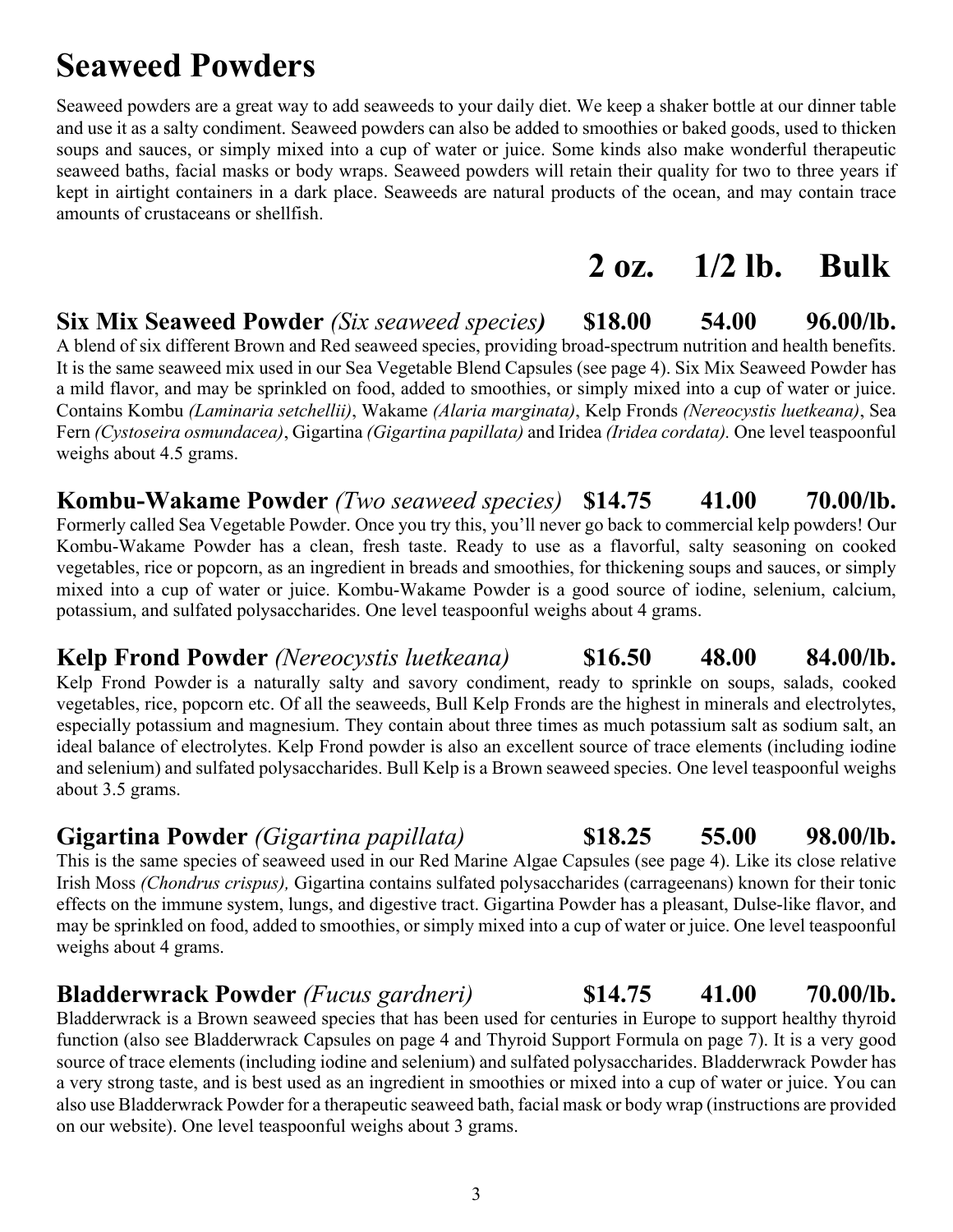## **Seaweed Capsules**

Each bottle of our vegetarian capsules contains 60 grams of pure food grade dried seaweed (compare this with other brands). We sustainably hand harvest our seaweeds from the wild and rugged Northern California coast. After harvesting, we rapidly air-dry our seaweeds at low temperatures, which preserves maximum flavor, nutrition and bioactivity. You will not find higher quality seaweed capsules anywhere, at any price.

Seaweeds are among the most nutritionally and therapeutically valuable foods on earth. Detailed information about seaweeds, health, and thyroid function can be found at our website.

Our capsules contain no GMOs, corn, soy, yeast, wheat, gluten, milk or egg products, sugar, starch, additives or preservatives. Seaweeds are natural products of the ocean, and may contain trace amounts of crustaceans or shellfish.

### **Sea Vegetable Blend Capsules** *(Six different seaweed species)* **(600 mg. per capsule, 100 capsules per bottle) \$34.00 per bottle**

A blend of six different Brown and Red seaweed species, providing broad-spectrum nutrition and promoting healthy thyroid, cardiovascular, digestive, and immune system function. Seaweeds are concentrated sources of essential minerals, trace elements (including iodine and selenium), sulfated polysaccharides, vitamins, carotenoids, chlorophylls, polyphenols and antioxidants. **Ingredients:** Kombu *(Laminaria setchellii)*, Wakame *(Alaria marginata)*, Kelp Fronds *(Nereocystis luetkeana)*, Sea Fern *(Cystoseira osmundacea)*, Gigartina *(Gigartina papillata)* and Iridea *(Iridea cordata*). Suggested use is two capsules daily, with meals, or as directed by your health care practitioner.

### **Red Marine Algae Capsules** *(Gigartina papillata)* **(600 mg. per capsule, 100 capsules per bottle) \$34.00 per bottle**

*Gigartina papillata* is a species of Red marine algae (seaweed). Like its close relative Irish Moss *(Chondrus crispus),* Gigartina contains sulfated polysaccharides (carrageenans) known for their tonic effects on the immune system, lungs, and digestive tract. Gigartina is also an abundant source of essential minerals, trace elements, vitamins, carotenoids, chlorophylls, polyphenols and antioxidants. Suggested use is two capsules daily, with meals, or as directed by your health care practitioner.

### **Bladderwrack Capsules** *(Fucus gardneri)* **(600 mg. per capsule, 100 capsules per bottle) \$28.00 per bottle**

Bladderwrack is a Brown seaweed species that has been used for centuries in Europe to support healthy thyroid function (also see Thyroid Support Formula on page 7). It is a very good source of minerals, trace elements (including iodine and selenium), sulfated polysaccharides (algins and fucoidans), vitamins, carotenoids, chlorophylls, polyphenols and antioxidants. Suggested use is two capsules daily, with meals, or as directed by your health care practitioner. If the recommended dosage causes gas or loose stools, start with less. Not recommended for pregnant women or people with overactive thyroid conditions. If possible, keep unopened bottles in a freezer to preserve maximum potency.

*"It's great talking with people that understand Thyroid and Adrenal function, and that have products that I can benefit from."*

–––––––––––––––––––––––––––––––––––––––––––––––––––––––––––––––––––––––––

*Toni Thompson, Nevada*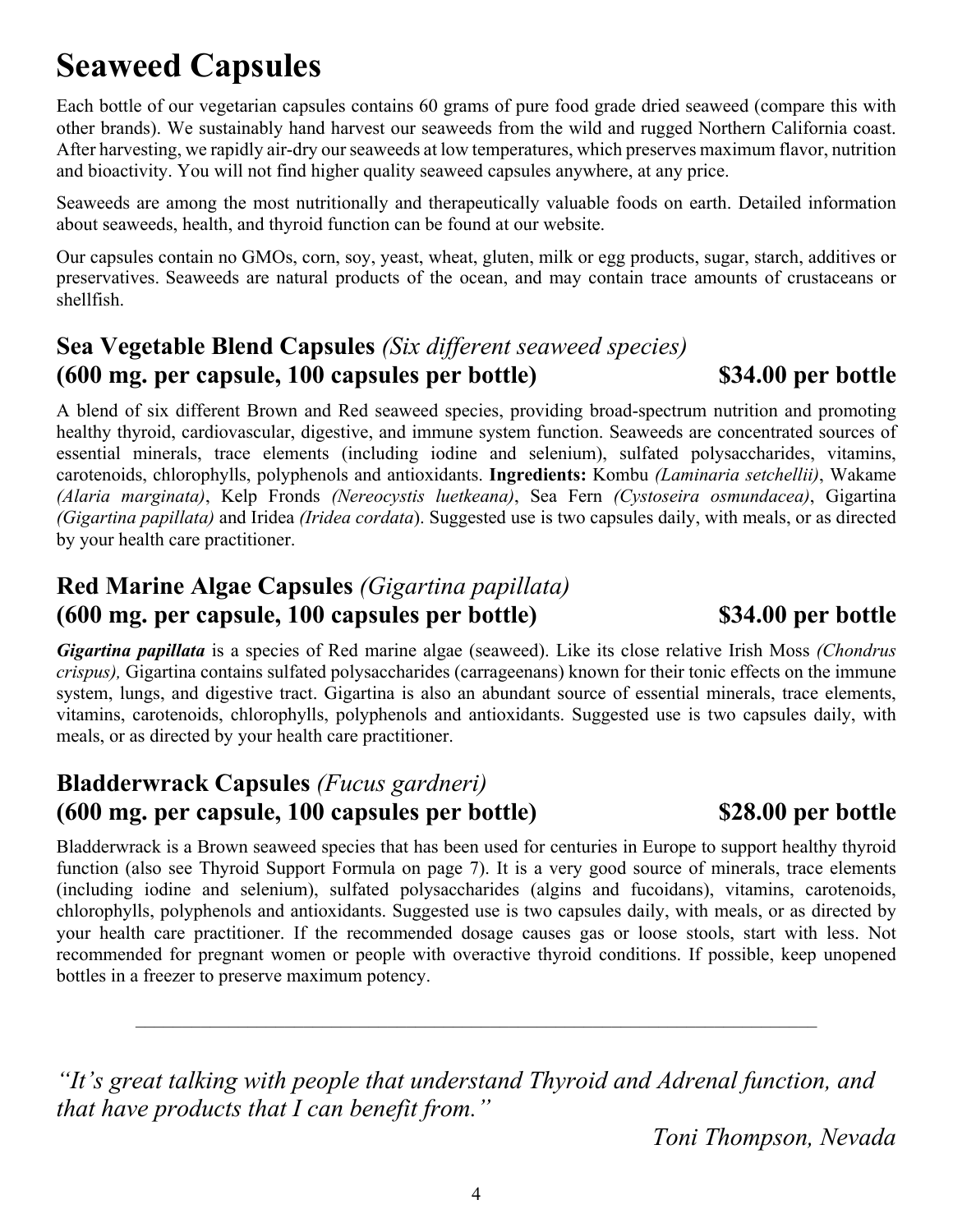## **Wild Medicinal Mushroom Mix Finely cut and ready for making teas and broths**

### **2 oz. = \$29.25 1/2 lb. = \$99.00 1 lb. = \$186.00**

Medicinal mushrooms are revered as health and longevity tonics in many cultures. This unique product is a blend of five different species of wild-harvested medicinal Polypore fungi, which we have sustainably harvested from healthy Pacific Northwest forests, carefully dried, and finely shredded. We selected these five species for their mild, pleasant flavor and broad-spectrum health benefits (immune-enhancing, immune-modulating, antiinflammatory, antioxidant etc.). Most effective with long-term use. Wild medicinal mushrooms are much higher in medicinal compounds than cheap cultivated mycelium products. Check out our website for more info.

**Ingredients:** Artist's Conk *(Ganoderma applanatum),* Oregon Reishi *(Ganoderma oregonense),* Turkey Tail *(Trametes versicolor),* Willow Conk *(Phellinus igniarius)* and Indian Paint Fungus *(Echinodontium tinctorium).* **Suggested use:** Put a heaping tablespoonful (3-4 grams) in a pot with a quart of boiling water. Cover the pot and barely simmer for at least 2 hours. (Alternatively, you can put it in a thermos with boiling water for at least 2 hours.) If desired, add other herbs for additional flavor. Strain and serve (or use as a soup base).

## **Bulk Wildcrafted Herbs**

Our Wildcrafted Herbs Catalog is available at our website. We do not usually keep herbs in stock; we go out and harvest them for people that order them. Please order before the harvest season starts. We will harvest and ship your herbs when they are ready. We sometimes have a few dried herbs in stock; a list of these is available at the Wildcrafted Herbs page on our website. We also sell herbs in smaller quantities at our Etsy store.

## **Single Herb Extracts (tinctures)**

We produce over 100 different single herb extracts. A list of what we have in stock is available at our website.

## **Herbal Extract Formulas**

**Our herbal extract formulas are unique, and represent our knowledge and expertise as herbalists. Each formula includes a description of its specific health applications, recommended dosage, and other pertinent health info. Our most popular formulas are listed here. The full list is available at our website.** 

à **= Not recommended for use during pregnancy** 

### **4 oz. = \$44.00 8 oz. = \$84.00 16 oz. = \$158.00 32 oz. = \$299.00**

**Adaptogen Blend** - Adaptogenic herbs are the ultimate health tonics: metabolic regulators that promote health and well-being, and help prevent the body and mind from over-reacting to stress (stress suppresses the immune system, depletes vital energy reserves, promotes inflammation, and is a root cause of most chronic disease). Best with long term use (also see Adrena-Tone). *Ingredients:* Extracts of Devil's Club, American Ginseng, Rhodiola, Ashwagandha, Schisandra, Gotu Kola, He Shou Wu, Reishi, Holy Basil, Nettle Seed, Spikenard Root and Spikenard Berry. *Suggested use:* 60 to 90 drops (2-3 squirts) in a little water up to 4X daily.

**Adrena-Tone** - Soothes the nervous system and supports healthy adrenal gland function when experiencing prolonged stress, nervous exhaustion, or adrenal fatigue. Best with long term use, daily exercise, some kind of relaxation practice, more sleep, B-vitamins, increased consumption of vegetables, fats, oils and proteins, and less starches and sugars (also see Liver Deficiency Tonic and Thyroid Support). *Ingredients:* Extracts of Devil's Club, Ashwagandha, Licorice, Nettle Seed, Milky Oats, Sarsaparilla, Schisandra, Pulsatilla, Baneberry and Lobelia. *Suggested use:* 60 to 90 drops (2-3 squirts) in a little water up to 4X daily.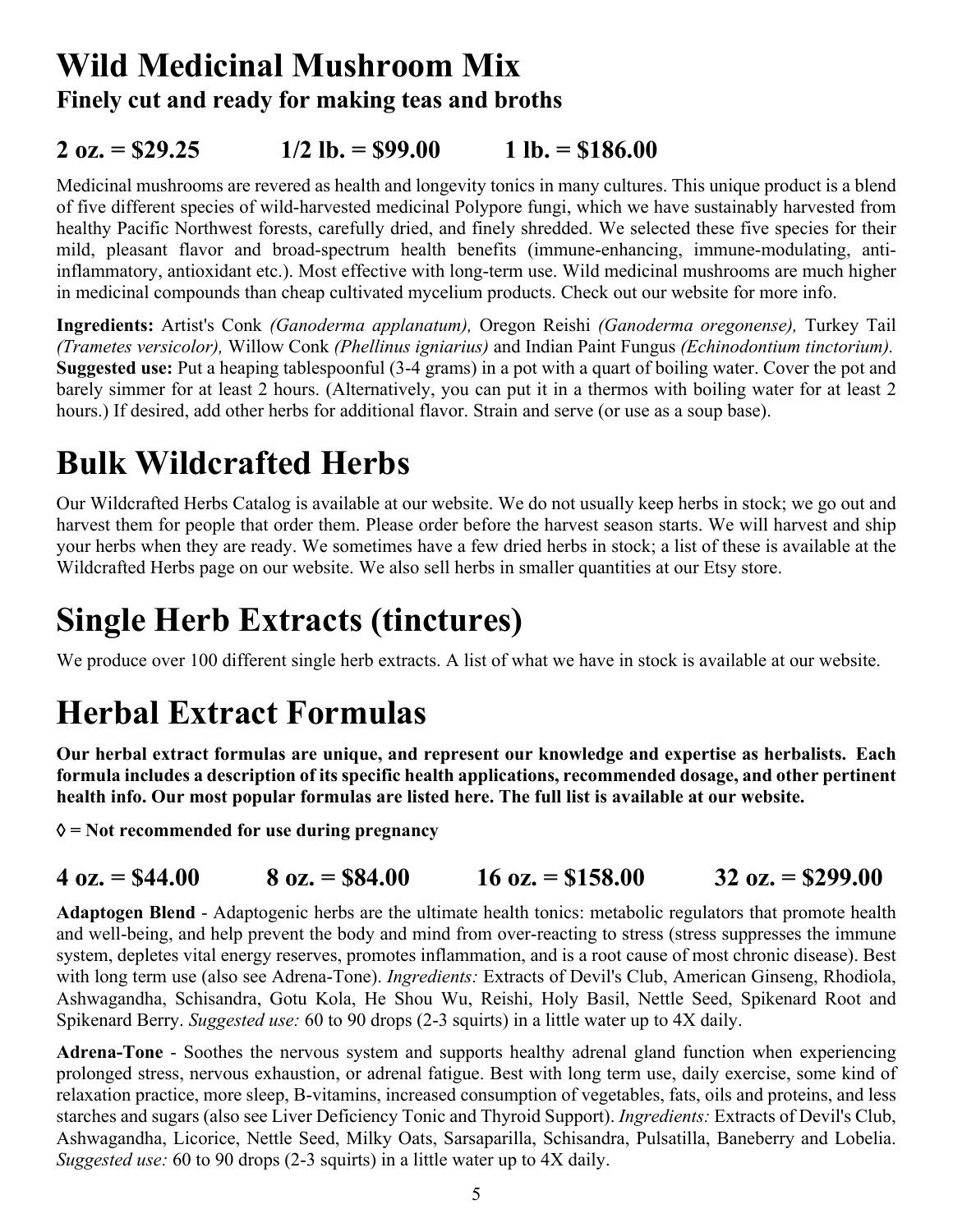### **(Herbal Extract Formulas continued)**

**Arnica-Cayenne Liniment - (**Formerly called Seaweed Liniment.) May be applied to bruises, sprains, sore muscles and arthritic joints to relieve pain and inflammation and to promote healing (also see Muscle Calm and Pain Formula). *Ingredients:* Extracts of Arnica, Cayenne, Wakame, Yarrow, Balsam Poplar, Hyssop, Tobacco, Bleeding Heart, Sweet Clover and Myrrh. *Suggested use:* Apply to affected areas as needed. CAUTION: Contains Cayenne! Use with care and wash hands with soap after applying. For topical use only.

**Breathe Deep**  $\Diamond$  A combination of decongestant, broncho-dilating, antispasmodic and anti-inflammatory herbs. Used to promote easier breathing for people with chronic lung conditions. *Ingredients:* Extracts of Khella, Lobelia, Yerba Santa, Osha, Horehound, Spikenard, Passionflower, Milkweed, Elecampane and Myrrh. *Suggested use:* 60 to 120 drops (2-4 squirts) in a little water up to 4X daily.

**Digestive Bitters -** Bitters are customarily taken before eating to stimulate the appetite and digestive juices and to prevent indigestion, gas, bloating etc. Best with long term use. *Ingredients:* Extracts of Gentian, Angelica, Cardamom, Ginger, Calamus, Bayberry, Schisandra and Centaury. *Suggested use:* 15 to 30 drops in a little water 15 minutes before eating.

**Flu Season**  $\Diamond$  Made with herbs known for their antiviral, expectorant, decongestant, diaphoretic, and immunestimulating qualities. We use this formula whenever we get exposed to a respiratory virus, at the first sign of sickness, and until we feel well again. (Also see Immune Support.) *Ingredients:* Extracts of Lomatium, Elderberry, Spikenard, Red Root, Iknish, Yerba Santa, Myrrh, Echinacea, Balsamroot, Ginger, Milkweed and Oregano. *Suggested use:* 3 to 6 squirts (1/2 to 1 tsp.) in a little water up to 4X daily.

Heart Calm  $\Diamond$  Promotes healthy and regular heart function in people with nervous heart conditions. Best with long term use (also see Adrena-Tone). Not recommended for people with bradycardia (abnormally slow heartbeat). *Ingredients:* Extracts of Hawthorn, Motherwort, Bugleweed, Passionflower, Cereus, Milky Oats, Lobelia, and Skullcap. *Suggested use:* 60 to 90 drops (2-3 squirts) in a little water up to 4X daily.

**Herbal Cough Syrup -** This tasty and concentrated syrup is made with expectorant, demulcent and antispasmodic herbs to help soothe the lungs, move phlegm and promote easier breathing. *Ingredients:* Extracts of Spikenard, Balsamroot, Elecampane, Wild Cherry, Iknish, Balsam Poplar, Lobelia, Yerba Santa, Yerba Mansa, and honey. *Suggested use:* 2 to 4 squirts (1/4-1/2 tsp.) as needed.

**Hypertens-Ease** à A broad-spectrum formula for supporting healthy blood pressure levels. It is composed of cardio-tonic, diuretic, vasodilating and blood-thinning herbs. Best with long term use, regular aerobic exercise, increased consumption of Brown seaweeds, vegetables, fats, oils and proteins, and decreased consumption of sugars and starches. Not recommended for use by people with low blood pressure. *Ingredients:* Extracts of Hawthorn, Passionflower, Devil's Club, Bladderwrack, Dandelion, Red Root, Ashwagandha, Milkweed, Prickly Ash, Cayenne and Puncture Vine. *Suggested use:* 60 to 90 drops (2-3 squirts) in a little water up to 4X daily.

**Immune Support**  $\Diamond$  (Formerly called Lymph-Immune Tonic.) Keep your immune system in top shape! This combination of lymphatic and immune-stimulating herbs may be used to increase resistance to infectious diseases. Weak immune function may be caused by stress (see Adaptogen Blend and Adrena-Tone), underactive thyroid function (see Thyroid Support), gut flora dysbiosis (use probiotics), or using too much sugar (cut the sweets!). Best with long term use. *Ingredients:* Extracts of Echinacea, Red Root, Myrrh, Astragalus, Reishi, Baptisia, Devil's Club, Lomatium, Cayenne and Blue Flag. *Suggested use:* 30 to 60 drops (1-2 squirts) in a little water up to 4X daily.

#### **Lymph-Immune Tonic -** See Immune Support

**Mouth and Gum Tonic -** A stimulating antiseptic mouthwash. Tingly and refreshing! *Ingredients:* Extracts of Cinnamon, Cloves, Peppermint, Myrrh, Prickly Ash, Bloodroot, Bayberry, Spilanthes, Bistort and Stevia. *Suggested use:* 10 to 15 drops in a little water (and maybe a pinch of sea salt and baking soda) as a mouthwash, or just put a couple drops on your toothbrush!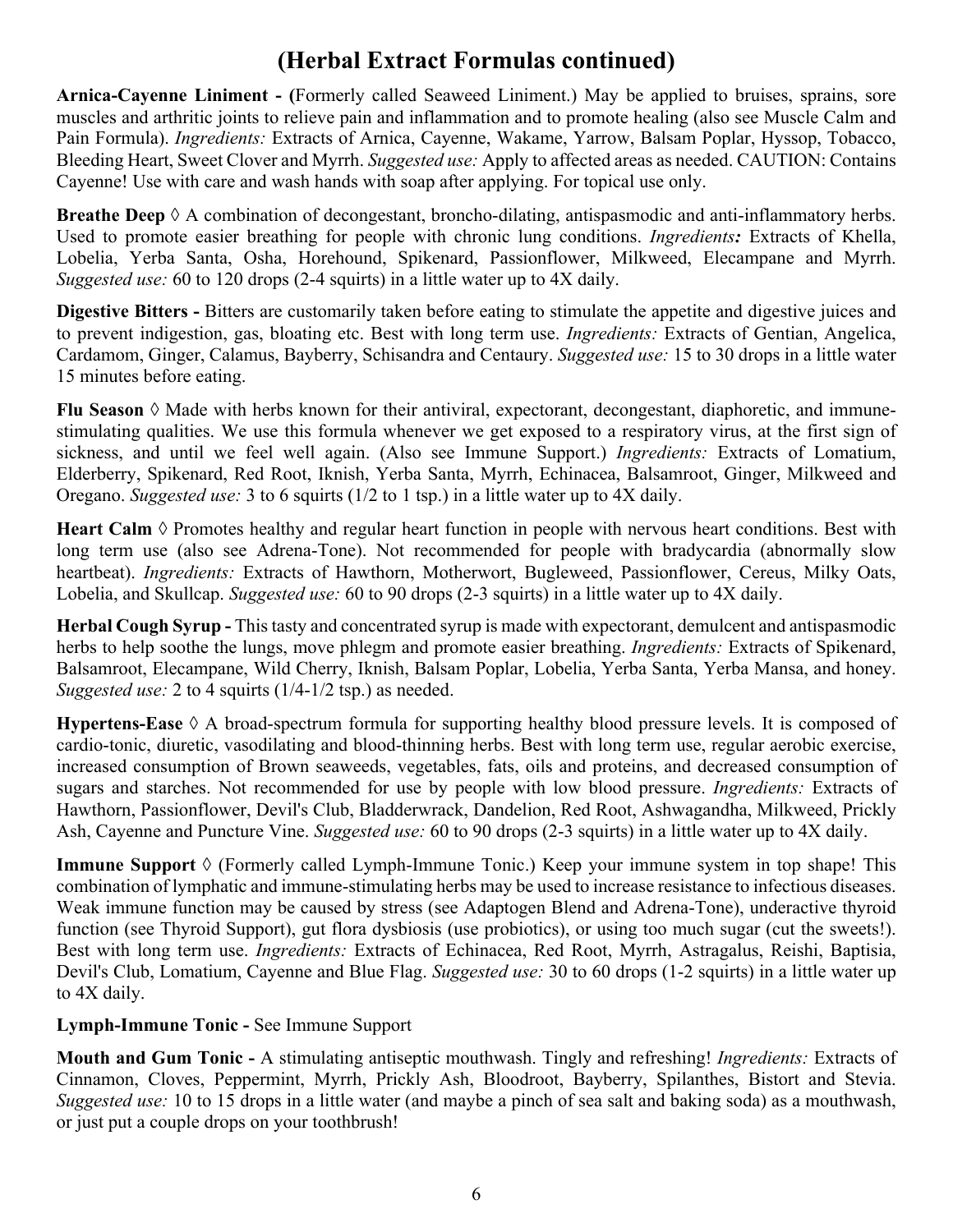### **(Herbal Extract Formulas continued)**

**Muscle Calm -** This muscle relaxant formula is used internally for painful muscle spasms and stiffness from hard work, strains or injuries (also see Herbal Liniment and Pain Formula). It can also be used for general relaxation, as a sleep aid, or to loosen up the muscles before getting massage and bodywork. *Ingredients:* Extracts of Indian Warrior, Skullcap, St. John's Wort, Aspen, Western Peony, Lobelia, Baneberry, Bleeding Heart and Yerba Mansa. *Suggested use:* 60 to 120 drops (2-4 squirts) in a little water up to 4X daily.

**Pain Formula** à Contains herbs traditionally used for relieving pain (also see Muscle Calm). *Ingredients:* Extracts of California Poppy, Skullcap, Bleeding Heart, Aspen, St. John's Wort, Sweet Clover, Hedge Nettle, Motherwort and Baneberry. *Suggested use:* 60 to 120 drops (2-4 squirts) in a little water up to 4X daily, or topically as needed.

**Pollen Season -** Formulated for people that suffer from hay fever and sinus allergies; best with long term use. It may also be used as a simple decongestant for other wheezy/watery/drippy lung or nose conditions. *Ingredients:*  Extracts of Yerba Santa, Yerba Mansa, Ragweed, Bayberry, Feverfew, Horehound, Inside-Out Flower, Pao d'Arco, Horseradish and Oregon Grape. *Suggested use:* 30 to 60 drops (1-2 squirts) in a little water up to 4X daily.

**Pros-Tone**  $\Diamond$  Used to maintain prostate health, relieve chronic prostate conditions and soothe any related urinary tract symptoms. Best with long term use, regular aerobic exercise and regular consumption of Brown seaweeds (also see Venous Tonic). *Ingredients:* Extracts of Saw Palmetto, Nettle Root, American Ginseng, Pygeum, Stone Root, Eryngo, Red Cedar, Dong Quai and Cotton Root. *Suggested use:* 30 to 60 drops (1-2 squirts) in a little water up to 4X daily.

**Relaxation -** A combination of sedative herbs to promote relaxation and a good night's sleep. *Ingredients:*  Extracts of Valerian, Skullcap, Passionflower, Hops, Catnip, Pulsatilla, Milky Oats, Wild Lettuce, St. John's Wort, California Poppy and Ashwagandha. *Suggested use:* 60 to 120 drops (2-4 squirts) in a little water up to 4X daily.

**Seaweed Liniment -** See Arnica-Cayenne Liniment

**Thyroid Support** à Formulated to support healthy thyroid function and metabolism (also see Seaweed Capsules, Seaweed Powders, Adrena-Tone and Adaptogen Blend). Avoiding chronic stress, eating more seaweeds, vegetables, fats, oils, and proteins, eating less grain, and avoiding gluten, soy, sugar, chlorinated water, and fluoride may also help. Best with long term use. *Ingredients:* Extracts of Ashwagandha, Gotu Kola, Nettle Seed, Guggulu, Blue Flag, Reishi, Pulsatilla, Oregon Grape and Devil's Club. *Suggested use:* 60 to 90 drops (2-3 squirts) in a little water up to 4X daily.

**Urinary Tract Tonic -** For supporting` urinary tract health, preventing infections, and soothing chronic irritations. Drinking more water, avoiding sugars and starches, eating more vegetables, fats, oils and proteins, and using probiotics, sauerkraut or yogurt may also help. *Ingredients:* Extracts of Horsetail, Corn Silk, Pipsissewa, Nettle Seed, Marshmallow, Bidens, Yerba Mansa, Eryngo, Red Cedar and Astragalus. *Suggested use:* 60 to 120 drops (2 to 4 squirts) in 8 ounces of water up to 4X daily.

**Venous Tonic**  $\Diamond$  A combination of herbs traditionally used to support venous tone and drainage in the legs, rectum, prostate, cervix, uterus etc. Best with long term use (also see Liver Deficiency Tonic). *Ingredients:*  Extracts of Stone Root, Witch Hazel, Horse Chestnut, Prickly Ash, Ocotillo, Red Root, Baneberry and Gotu Kola. *Suggested use:* 30 to 60 drops (1-2 squirts) in a little water up to 4X daily.

*You have the freedom as well as the responsibility to decide what to put into your own body. The medical information provided here has not been evaluated by the FDA, and is for educational purposes only. It is not intended to replace your own good judgment or the advice of a qualified health care professional.*